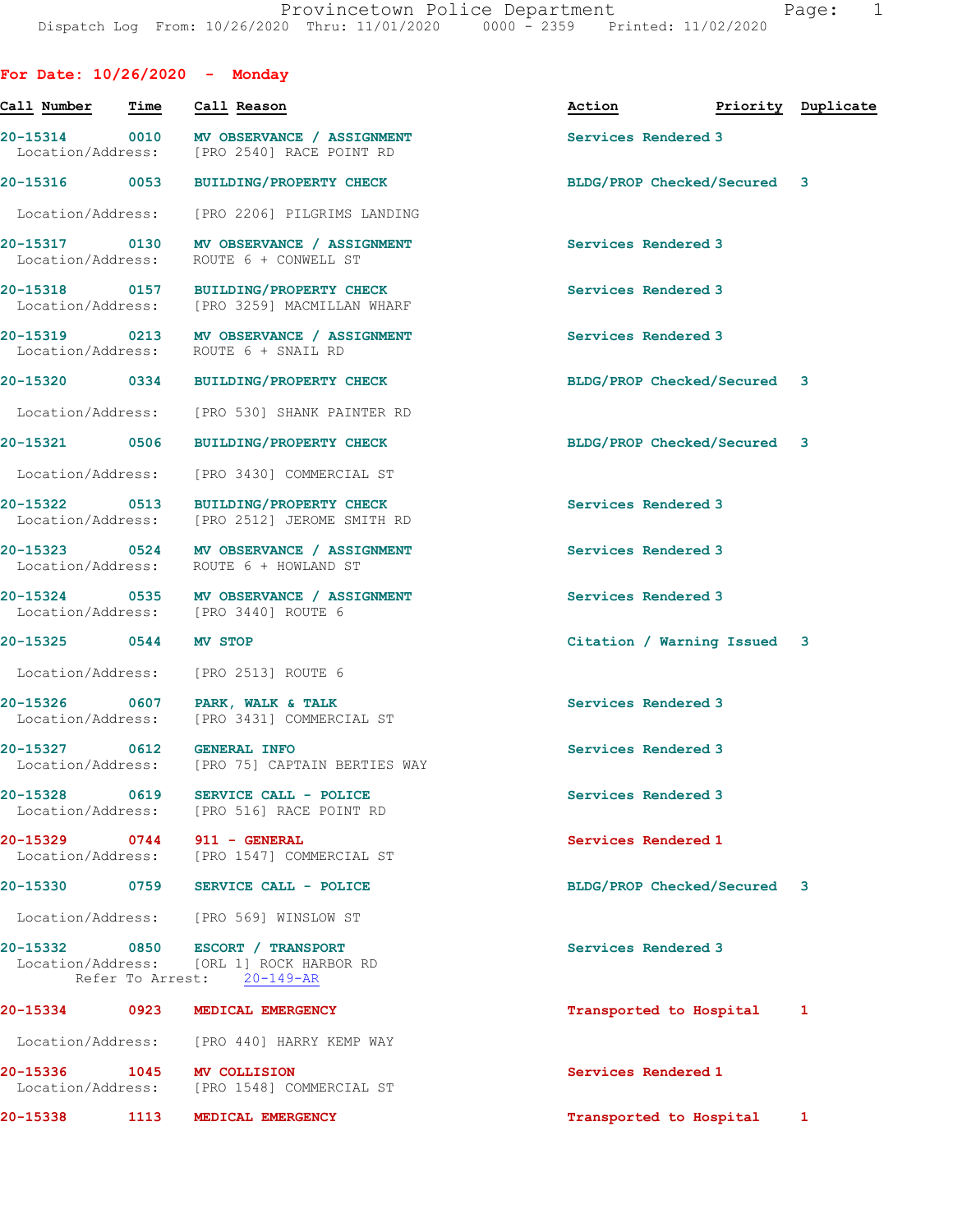Location/Address: [PRO 440] HARRY KEMP WAY 20-15339 1124 FOLLOW UP Could Not Locate 2 Location/Address: [PRO 69] BRADFORD ST EXT 20-15341 1213 MV HIT & RUN Services Rendered 2<br>
Location/Address: [PRO 488] MAYFLOWER ST [PRO 488] MAYFLOWER ST 20-15342 1241 PARKING COMPLAINT Services Rendered 3 Location/Address: WINSLOW ST + JEROME SMITH RD 20-15343 1247 GENERAL INFO Services Rendered 3 Location/Address: [PRO 542] SHANK PAINTER RD 20-15344 1313 BIKE - GENERAL Services Rendered 2 Location/Address: [PRO 3291] JEROME SMITH RD 20-15347 1402 LARCENY / FORGERY / FRAUD SPOKEN TO 2 Location/Address: [PRO 542] SHANK PAINTER RD 20-15349 1433 ID FRAUD Services Rendered 2 Location/Address: [PRO 1311] CENTRAL ST 20-15350 1500 SCHOOL CROSSING SERVICES Rendered 3 Location/Address: [PRO 569] WINSLOW ST 20-15352 1524 SERVICE CALL - POLICE Services Rendered 3 Location/Address: [PRO 516] RACE POINT RD 20-15353 1547 ALARM - FIRE **False Alarm** 1 Location/Address: [PRO 4019] HARBOR HILL RD 20-15354 1616 MV OBSERVANCE / ASSIGNMENT Services Rendered 3 Location/Address: BRADFORD ST + PEARL ST 20-15355 1642 FOOT PATROL Services Rendered 3 Location/Address: [PRO 105] COMMERCIAL ST 20-15356 1651 BUILDING/PROPERTY CHECK Services Rendered 3 Location/Address: [PRO 2483] COMMERCIAL ST 20-15357 1658 MV OBSERVANCE / ASSIGNMENT Services Rendered 3 Location/Address: BRADFORD ST EXT + PROVINCELANDS RD 20-15358 1759 BUILDING/PROPERTY CHECK Services Rendered 3 Location/Address: [PRO 105] COMMERCIAL ST 20-15360 1820 MV OBSERVANCE / ASSIGNMENT Services Rendered 3 Location/Address: BRADFORD ST 20-15361 1832 MEDICAL EMERGENCY **1832 1899 120 1** Transported to Hospital 1 Location/Address: [PRO 1468] CONANT ST 20-15362 1858 BUILDING/PROPERTY CHECK Services Rendered 3 Location/Address: [PRO 2494] BRADFORD ST 20-15364 1913 BUILDING/PROPERTY CHECK Services Rendered 3 Location/Address: [PRO 2481] TREMONT ST 20-15365 1921 BUILDING/PROPERTY CHECK Services Rendered 3<br>
Location/Address: [PRO 711] BRADFORD ST [PRO 711] BRADFORD ST 20-15366 2007 BUILDING/PROPERTY CHECK BLDG/PROP Checked/Secured 3 Location/Address: [PRO 1638] COMMERCIAL ST 20-15367 2013 MV STOP VERBAL WARNING 3 SHANK PAINTER RD + ROUTE 6 20-15370 2129 BUILDING/PROPERTY CHECK Services Rendered 3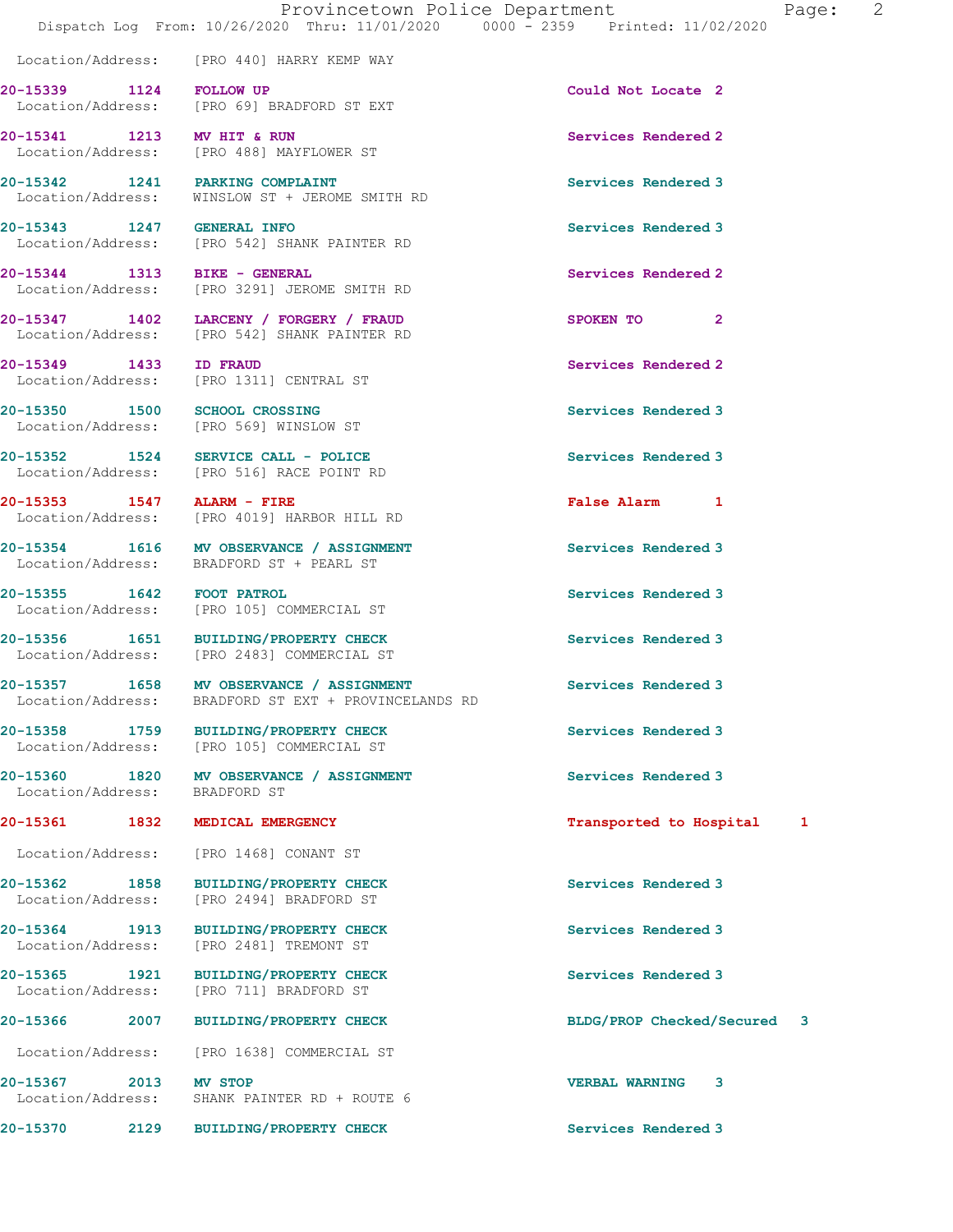|                                  | Dispatch Log From: 10/26/2020 Thru: 11/01/2020 0000 - 2359 Printed: 11/02/2020                   | 3<br>Provincetown Police Department<br>Page: |
|----------------------------------|--------------------------------------------------------------------------------------------------|----------------------------------------------|
|                                  | Location/Address: [PRO 2540] RACE POINT RD                                                       |                                              |
|                                  | 20-15371 2130 BUILDING/PROPERTY CHECK<br>Location/Address: TIN PAN ALLEY RD                      | Services Rendered 3                          |
|                                  | 20-15372 2148 BUILDING/PROPERTY CHECK<br>Location/Address: [PRO 526] RYDER ST EXT                | Services Rendered 3                          |
|                                  | 20-15373 2207 BUILDING/PROPERTY CHECK<br>Location/Address: [PRO 3317] CEMETERY RD                | Services Rendered 3                          |
|                                  | 20-15375 2347 MV OBSERVANCE / ASSIGNMENT<br>Location/Address: BRADFORD ST + HOWLAND ST           | Services Rendered 3                          |
| 20-15376 2354 MV STOP            | Location/Address: [PRO 56] BRADFORD ST                                                           | VERBAL WARNING 3                             |
| For Date: $10/27/2020 -$ Tuesday |                                                                                                  |                                              |
|                                  | 20-15378 0121 MV OBSERVANCE / ASSIGNMENT<br>Location/Address: ROUTE 6 + CONWELL ST               | Services Rendered 3                          |
|                                  | 20-15379 0203 BUILDING/PROPERTY CHECK<br>Location/Address: [PRO 2540] RACE POINT RD              | Services Rendered 3                          |
|                                  | 20-15380 0208 BUILDING/PROPERTY CHECK                                                            | BLDG/PROP Checked/Secured 3                  |
|                                  | Location/Address: [PRO 1778] SHANK PAINTER RD                                                    |                                              |
|                                  | 20-15381 0208 MV OBSERVANCE / ASSIGNMENT<br>Location/Address: [PRO 3440] ROUTE 6                 | Services Rendered 3                          |
|                                  | 20-15382 0241 MV OBSERVANCE / ASSIGNMENT<br>Location/Address: SHANK PAINTER RD + JEROME SMITH RD | Services Rendered 3                          |
|                                  |                                                                                                  | Services Rendered 3                          |
|                                  | 20-15384 0514 BUILDING/PROPERTY CHECK<br>Location/Address: [PRO 2512] JEROME SMITH RD            | Services Rendered 3                          |
|                                  | 20-15385 0517 MV OBSERVANCE / ASSIGNMENT<br>Location/Address: [PRO 447] JEROME SMITH RD          | Services Rendered 3                          |
|                                  | 20-15386 0630 FLIGHT COVERAGE                                                                    | 3<br>No Action Required                      |
|                                  | Location/Address: [PRO 516] RACE POINT RD                                                        |                                              |
| 20-15387 0748                    | SUSPICIOUS ACTIVITY<br>Location/Address: [PRO 3430] COMMERCIAL ST                                | Services Rendered 2                          |
| 20-15388 0758                    | <b>SCHOOL</b><br>Location/Address: [PRO 569] WINSLOW ST                                          | Services Rendered 3                          |
|                                  | 20-15389 0847 MV OBSERVANCE / ASSIGNMENT<br>Location/Address: [PRO 1293] BRADFORD ST             | Services Rendered 3                          |
|                                  | 20-15391 1027 COMPLAINT - GENERAL<br>Location/Address: [PRO 3432] COMMERCIAL ST                  | Services Rendered 3                          |
| 20-15393 1120 LOST WALLET        | Location/Address: [PRO 37] BRADFORD ST                                                           | Services Rendered 3                          |
| 20-15394 1148 BIKE REMOVAL       | Location/Address: [PRO 3207] COMMERCIAL ST                                                       | Services Rendered 2                          |
|                                  | 20-15396 1237 COMPLAINT - GENERAL<br>Location/Address: KILEY CT + COMMERCIAL ST                  | Services Rendered 3                          |
|                                  | 20-15397 1335 PUMPKIN DELIVERY                                                                   | Services Rendered 3                          |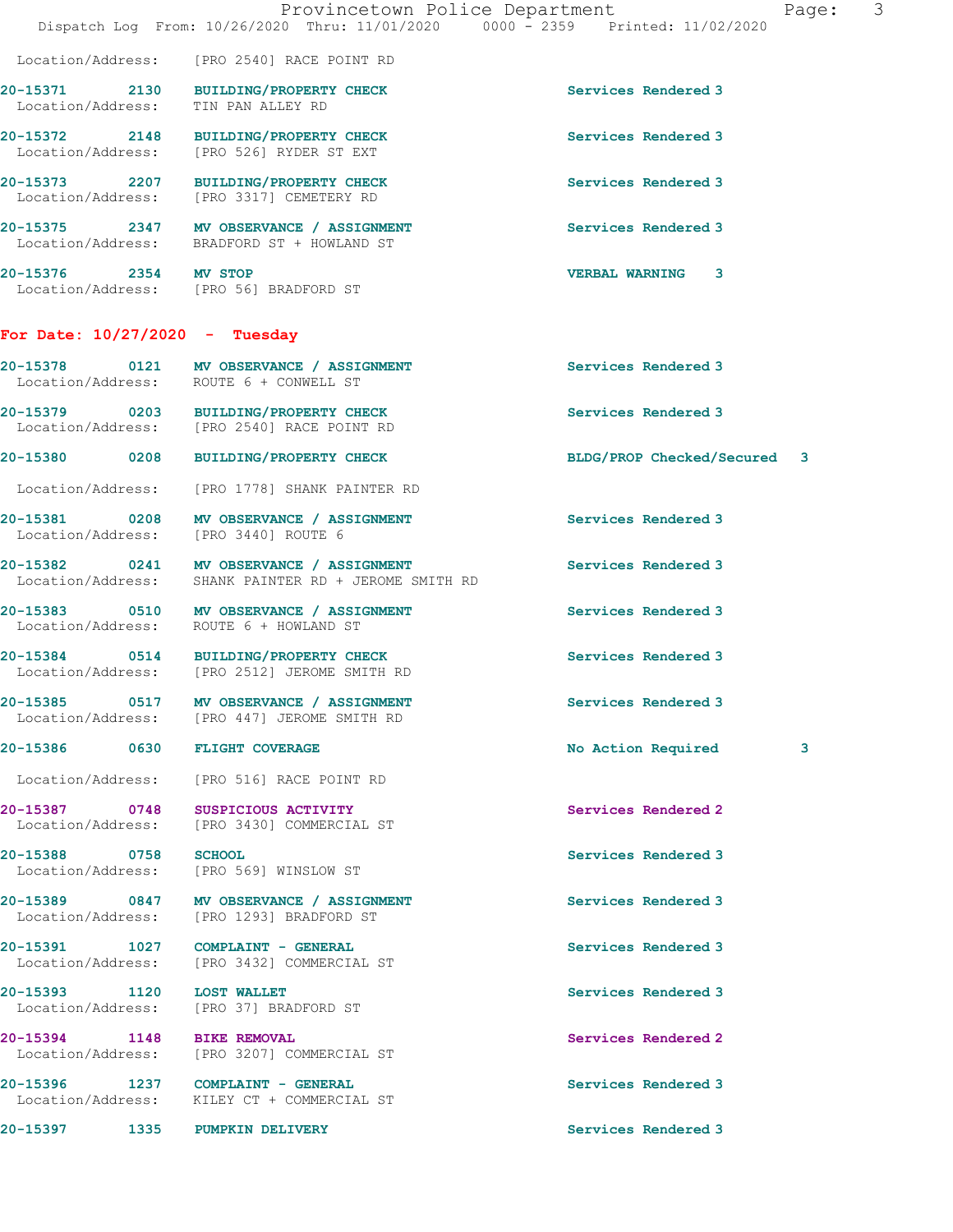|                                      | Location/Address: [PRO 569] WINSLOW ST                                              |                             |
|--------------------------------------|-------------------------------------------------------------------------------------|-----------------------------|
| 20-15398 1459                        | <b>AT SCHOOL</b><br>Location/Address: [PRO 569] WINSLOW ST                          | Services Rendered 3         |
|                                      | 20-15400 1539 BUILDING/PROPERTY CHECK<br>Location/Address: [PRO 2483] COMMERCIAL ST | Services Rendered 3         |
| 20-15401 1558 MV STOP                | Location/Address: SHANK PAINTER RD + ROUTE 6                                        | <b>VERBAL WARNING 3</b>     |
| Location/Address: ROUTE 6 + SNAIL RD | 20-15404 1655 MV OBSERVANCE / ASSIGNMENT                                            | Services Rendered 3         |
| Location/Address:                    | 20-15405 1707 MV OBSERVANCE / ASSIGNMENT<br>[PRO 3090] BRADFORD ST                  | Services Rendered 3         |
| 20-15406 1710<br>Location/Address:   | LANDLORD / TENANT<br>[PRO 4125] HARBOR HILL RD                                      | Services Rendered 2         |
| 20-15408 1752<br>Location/Address:   | <b>BUILDING/PROPERTY CHECK</b><br>[PRO 3259] MACMILLAN WHARF                        | Services Rendered 3         |
|                                      | 20-15409 1807 MV OBSERVANCE / ASSIGNMENT<br>Location/Address: ROUTE 6 + SNAIL RD    | Services Rendered 3         |
| 20-15410 1818 MV STOP                | Location/Address: RACE POINT RD + ROUTE 6                                           | <b>VERBAL WARNING</b><br>3  |
| 20-15411 1838 MV STOP                | Location/Address: [PRO 129] COMMERCIAL ST                                           | <b>VERBAL WARNING</b><br>3  |
| 20-15413 1927<br>Location/Address:   | BUILDING/PROPERTY CHECK<br>[PRO 539] SHANK PAINTER RD                               | Services Rendered 3         |
| 20-15414 1934<br>Location/Address:   | MV OBSERVANCE / ASSIGNMENT<br>[PRO 3611] CAPTAIN BERTIES WAY                        | Services Rendered 3         |
| Location/Address:                    | 20-15416 2014 BUILDING/PROPERTY CHECK<br>[PRO 105] COMMERCIAL ST                    | Services Rendered 3         |
|                                      | 20-15417 2026 BUILDING/PROPERTY CHECK<br>Location/Address: [PRO 564] BAYBERRY AVE   | Services Rendered 3         |
| 2038<br>20-15418                     | MV OBSERVANCE / ASSIGNMENT<br>Location/Address: [PRO 1293] BRADFORD ST              | Services Rendered 3         |
| Location/Address:                    | 20-15419 2127 BUILDING/PROPERTY CHECK<br>OFF CEMETERY RD                            | Services Rendered 3         |
| 20-15421 2156<br>Location/Address:   | MV OBSERVANCE / ASSIGNMENT<br>SHANK PAINTER RD + ROUTE 6                            | Services Rendered 3         |
|                                      | 20-15422 2159 BUILDING/PROPERTY CHECK<br>Location/Address: [PRO 2540] RACE POINT RD | Services Rendered 3         |
| 20-15423 2227 HAZARDS                | Location/Address: [PRO 4152] BRADFORD ST                                            | Services Rendered 2         |
| For Date: $10/28/2020 -$ Wednesday   |                                                                                     |                             |
| 20-15424<br>0001                     | <b>BUILDING/PROPERTY CHECK</b>                                                      | BLDG/PROP Checked/Secured 3 |
|                                      | Location/Address: [PRO 516] RACE POINT RD                                           |                             |
| Location/Address:                    | 20-15426 0024 MV OBSERVANCE / ASSIGNMENT<br>ROUTE 6                                 | Services Rendered 3         |

20-15427 0029 COMPLAINT - GENERAL **Referred** to Other Agency 3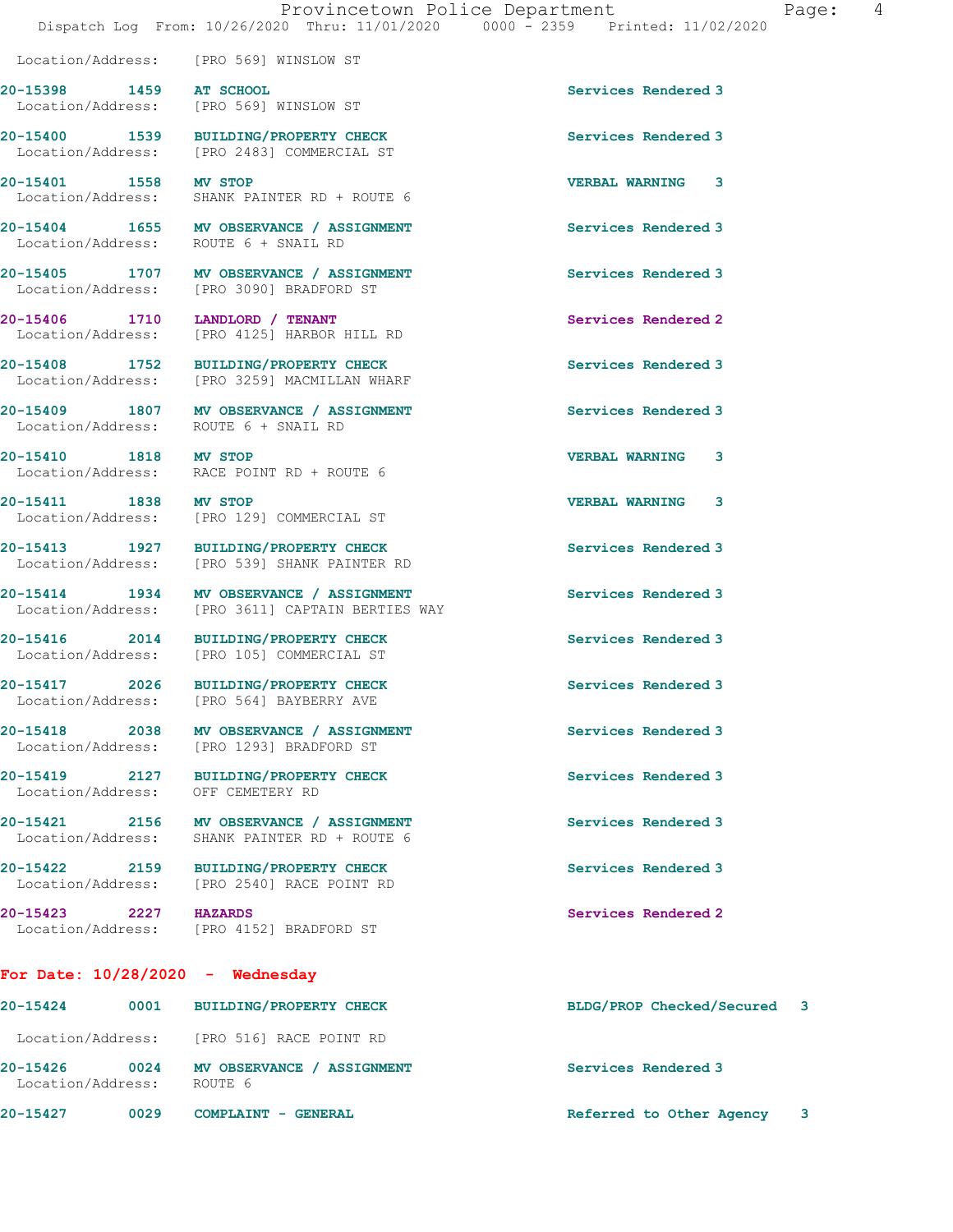Location: [WEL] COA 20-15430 0132 BUILDING/PROPERTY CHECK BLDG/PROP Checked/Secured 3 Location/Address: [PRO 182] COMMERCIAL ST 20-15429 0135 MV OBSERVANCE / ASSIGNMENT Services Rendered 3 Location/Address: [PRO 447] JEROME SMITH RD 20-15431 0205 BUILDING/PROPERTY CHECK Services Rendered 3 Location/Address: [PRO 433] RYDER ST EXT 20-15432 0340 MV OBSERVANCE / ASSIGNMENT Services Rendered 3 Location/Address: SHANK PAINTER RD + BRADFORD ST 20-15433 0454 BUILDING/PROPERTY CHECK BLDG/PROP Checked/Secured 3 Location/Address: [PRO 530] SHANK PAINTER RD 20-15434 0511 BUILDING/PROPERTY CHECK Services Rendered 3 Location/Address: [PRO 2540] RACE POINT RD 20-15435 0541 MV OBSERVANCE / ASSIGNMENT Services Rendered 3 Location/Address: ROUTE 6 + PROVINCELANDS RD 20-15436 0601 SERVICE CALL - POLICE 2001 SERVICE 3 Services Rendered 3<br>
Location/Address: [PRO 516] RACE POINT RD [PRO 516] RACE POINT RD 20-15437 0755 SERVICE CALL - POLICE Services Rendered 3 Location/Address: [PRO 569] WINSLOW ST 20-15438 0811 SERVICE CALL - POLICE Services Rendered 3 Location/Address: [PRO 488] MAYFLOWER ST 20-15440 0959 GENERAL INFO Services Rendered 3 Location/Address: [PRO 542] SHANK PAINTER RD 20-15442 1014 BUILDING/PROPERTY CHECK BLDG/PROP Checked/Secured 3 Location/Address: [PRO 3317] CEMETERY RD 20-15443 1015 BUILDING/PROPERTY CHECK BLDG/PROP Checked/Secured 3 Location/Address: [PRO 3318] CEMETERY RD 20-15445 1045 PARK, WALK & TALK SERVICES Rendered 3 Location/Address: [PRO 516] RACE POINT RD 20-15444 1056 GENERAL INFO<br>
Location/Address: [PRO 144] COMMERCIAL ST [PRO 144] COMMERCIAL ST 20-15446 1137 SERVICE CALL - POLICE 15446 Services Rendered 3<br>
Location/Address: [PRO 1696] BAYBERRY AVE [PRO 1696] BAYBERRY AVE 20-15448 1211 ASSIST CITIZEN Transported to Hospital 3 Location/Address: [PRO 1245] SEASHORE PARK DR 20-15449 1227 MEDICAL EMERGENCY Transported to Hospital 1 Location/Address: [PRO 1400] MONTELLO ST 20-15452 1445 PHONE SCAM Services Rendered 2 Location/Address: [PRO 2528] SHIPS WAY RD EXT 20-15454 1445 CONSTRUCTION COMPLAINT Referred to Other Agency 3 Location/Address: [PRO 2528] SHIPS WAY RD EXT

20-15453 1457 SCHOOL CROSSING Services Rendered 3 Location/Address: [PRO 569] WINSLOW ST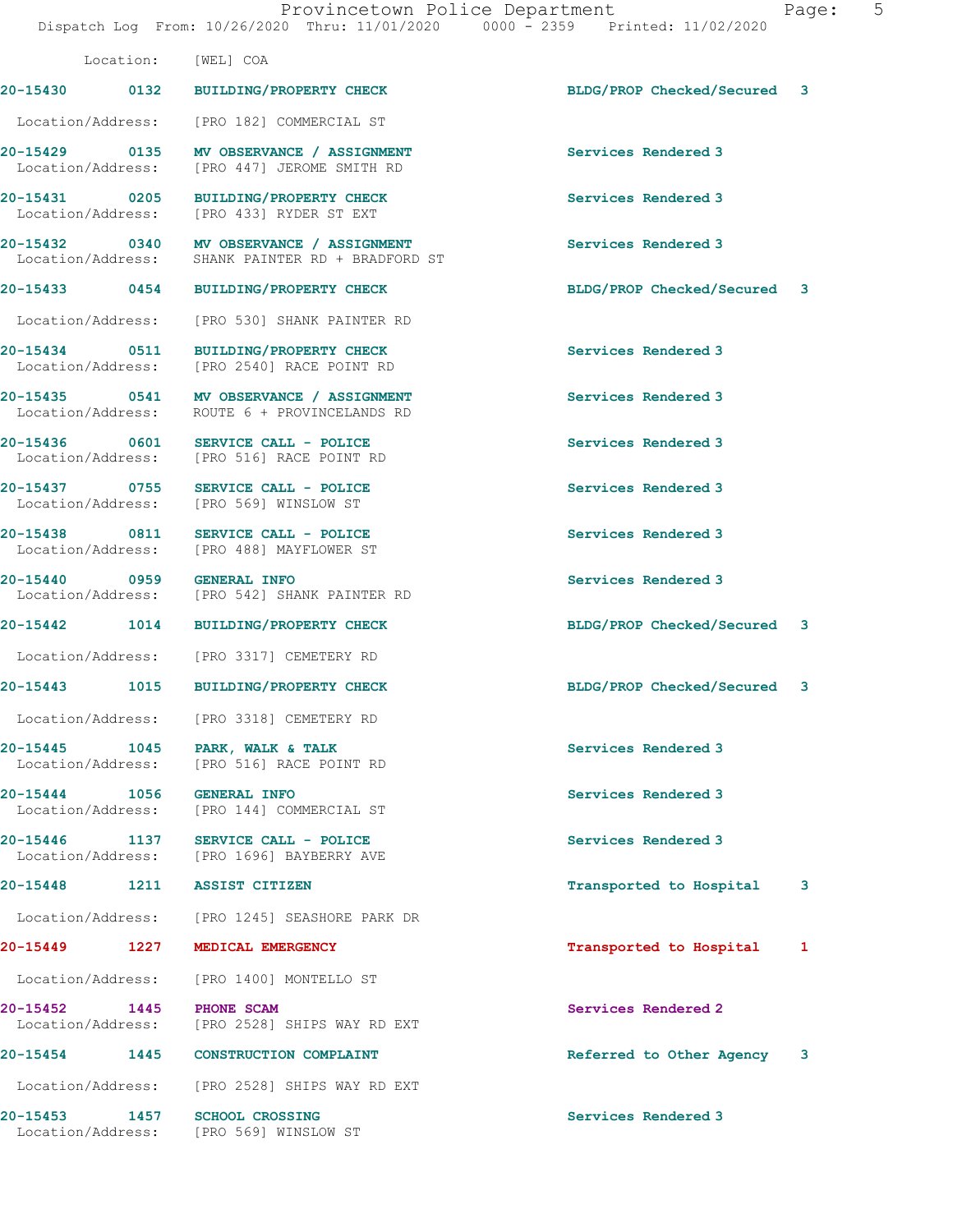20-15455 1500 ASSIST CITIZEN Services Rendered 3

 Location/Address: [PRO 4136] BRADFORD ST 20-15458 1613 MV STOP VERBAL WARNING 3 Location/Address: [PRO 539] SHANK PAINTER RD 20-15459 1628 MEDICAL EMERGENCY Transported to Hospital 1 Location/Address: [PRO 1991] SHANK PAINTER RD 20-15460 1637 HARASSMENT / THREATS Services Rendered 2 Location/Address: [PRO 1104] SHIPS WAY RD 20-15463 1820 MV COMPLAINT VERBAL WARNING 2 Location/Address: [PRO 2479] ROUTE 6 20-15464 1837 MV STOP VERBAL WARNING 3 Location/Address: CONANT ST + BRADFORD ST 20-15466 1857 FOLLOW UP <br>
Location/Address: [PRO 2364] COMMERCIAL ST [PRO 2364] COMMERCIAL ST 20-15469 2034 ASSIST CITIZEN Referred to Other Agency 3 Location/Address: [PRO 3296] SHANK PAINTER RD 20-15470 2208 SERVE WARRANT 20-15470 Could Not Locate 3 Location/Address: [PRO 2548] HOWLAND ST 20-15471 2319 MV OBSERVANCE / ASSIGNMENT Services Rendered 3 20-15473 2344 MV STOP VERBAL WARNING 3 20-15475 0000 BUILDING/PROPERTY CHECK BLDG/PROP Checked/Secured 3 Location/Address: [PRO 186] COMMERCIAL ST 20-15476 0033 BUILDING/PROPERTY CHECK BLDG/PROP Checked/Secured 3 Location/Address: [PRO 99] COMMERCIAL ST 20-15477 0044 MV OBSERVANCE / ASSIGNMENT Services Rendered 3 Location/Address: ROUTE 6

20-15479 0151 BUILDING/PROPERTY CHECK BLDG/PROP Checked/Secured 3 Location/Address: [PRO 1778] SHANK PAINTER RD 20-15480 0154 BUILDING/PROPERTY CHECK BLDG/PROP Checked/Secured 3 Location/Address: [PRO 545] SHANK PAINTER RD 20-15481 0158 MV OBSERVANCE / ASSIGNMENT Services Rendered 3 Location/Address: [PRO 3912] SHANK PAINTER RD 20-15482 0413 BUILDING/PROPERTY CHECK BLDG/PROP Checked/Secured 3

Location/Address: BRADFORD ST + HOWLAND ST

Location/Address: [PRO 542] SHANK PAINTER RD

Location/Address: SNAIL RD

For Date: 10/29/2020 - Thursday

20-15478 0149 MV OBSERVANCE / ASSIGNMENT Services Rendered 3 ROUTE 6 + HOWLAND ST

Location/Address: [PRO 444] HIGH POLE HILL

20-15457 1547 911 - GENERAL Services Rendered 1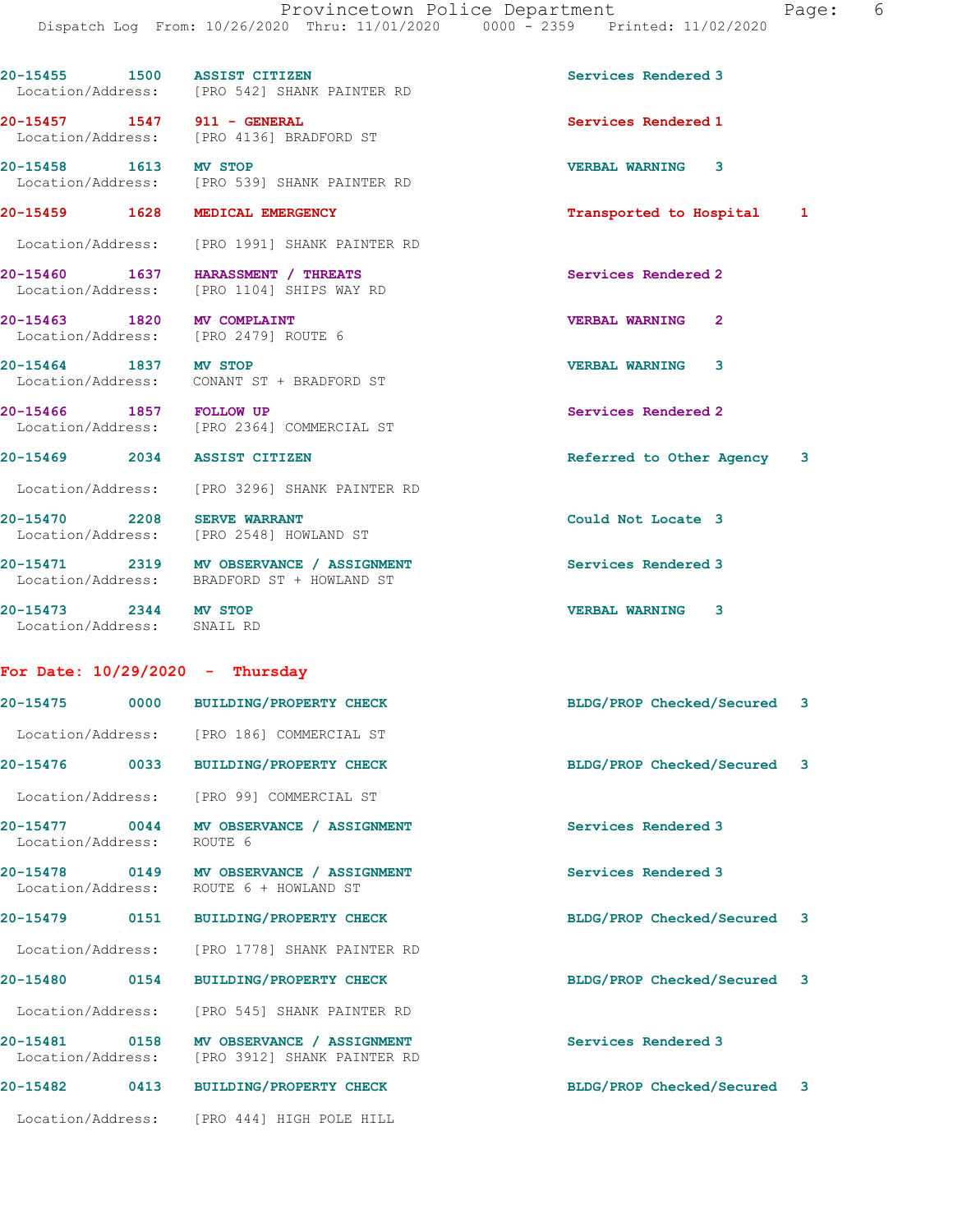Location/Address: [PRO 569] WINSLOW ST

20-15489 0828 ALARM - FIRE Services Rendered 1 Location/Address:

Location/Address: [PRO 536] SHANK PAINTER RD

20-15483 0503 BUILDING/PROPERTY CHECK Services Rendered 3 Location/Address: [PRO 3259] MACMILLAN WHARF

20-15484 0512 BUILDING/PROPERTY CHECK Services Rendered 3 Location/Address: [PRO 2898] JEROME SMITH RD

20-15485 0618 FLIGHT COVERAGE Services Rendered 3 Location/Address: [PRO 516] RACE POINT RD

20-15486 0723 SERVE WARRANT Could Not Locate 3 Location/Address: [PRO 2548] HOWLAND ST

20-15487 0800 ANIMAL CALL Services Rendered 2 Location/Address: [PRO 1219] WILLOW DR

20-15488 0802 SERVICE CALL - POLICE Services Rendered 3

20-15490 0833 LARCENY / FORGERY / FRAUD Services Rendered 2 Location/Address: [PRO 4126] BRADFORD ST EXT

Location/Address: [PRO 3317] CEMETERY RD

Location/Address: [PRO 3318] CEMETERY RD

Location/Address: [PRO 571] ALDEN ST

20-15498 1120 MV STOP VERBAL WARNING 3 Location/Address: FREEMAN ST + COMMERCIAL ST

20-15499 1133 PARK, WALK & TALK Services Rendered 3 Location/Address: [PRO 537] SHANK PAINTER RD

20-15501 1240 BUILDING/PROPERTY CHECK Services Rendered 3 Location/Address: [PRO 2540] RACE POINT RD

20-15503 1305 MV OBSERVANCE / ASSIGNMENT Services Rendered 3 Location/Address: BRADFORD ST + HIGH POLE HILL

20-15504 1430 ANIMAL CALL **Services Rendered** 2 Location/Address: [PRO 2931] COMMERCIAL ST

20-15505 1459 SERVICE CALL - POLICE Services Rendered 3 Location/Address: [PRO 569] WINSLOW ST

20-15507 1526 MEDICAL EMERGENCY PATIENT REFUSAL 1 [PRO 442] HARRY KEMP WAY

20-15508 1557 SERVICE CALL - POLICE Services Rendered 3 Location/Address: [PRO 542] SHANK PAINTER RD

20-15510 1706 LARCENY / FORGERY / FRAUD Investigated 2 Location/Address: [PRO 1041] OLD COLONY WAY

20-15511 1723 MV OBSERVANCE / ASSIGNMENT No Action Required 3

Location/Address: [PRO 2391] BRADFORD ST

20-15492 0925 BUILDING/PROPERTY CHECK BLDG/PROP Checked/Secured 3

20-15493 0925 BUILDING/PROPERTY CHECK BLDG/PROP Checked/Secured 3

20-15495 0953 BUILDING/PROPERTY CHECK BLDG/PROP Checked/Secured 3

20-15512 1726 MV STOP VERBAL WARNING 3

20-15515 1807 SUSPICIOUS ACTIVITY 1807 SPOKEN TO 2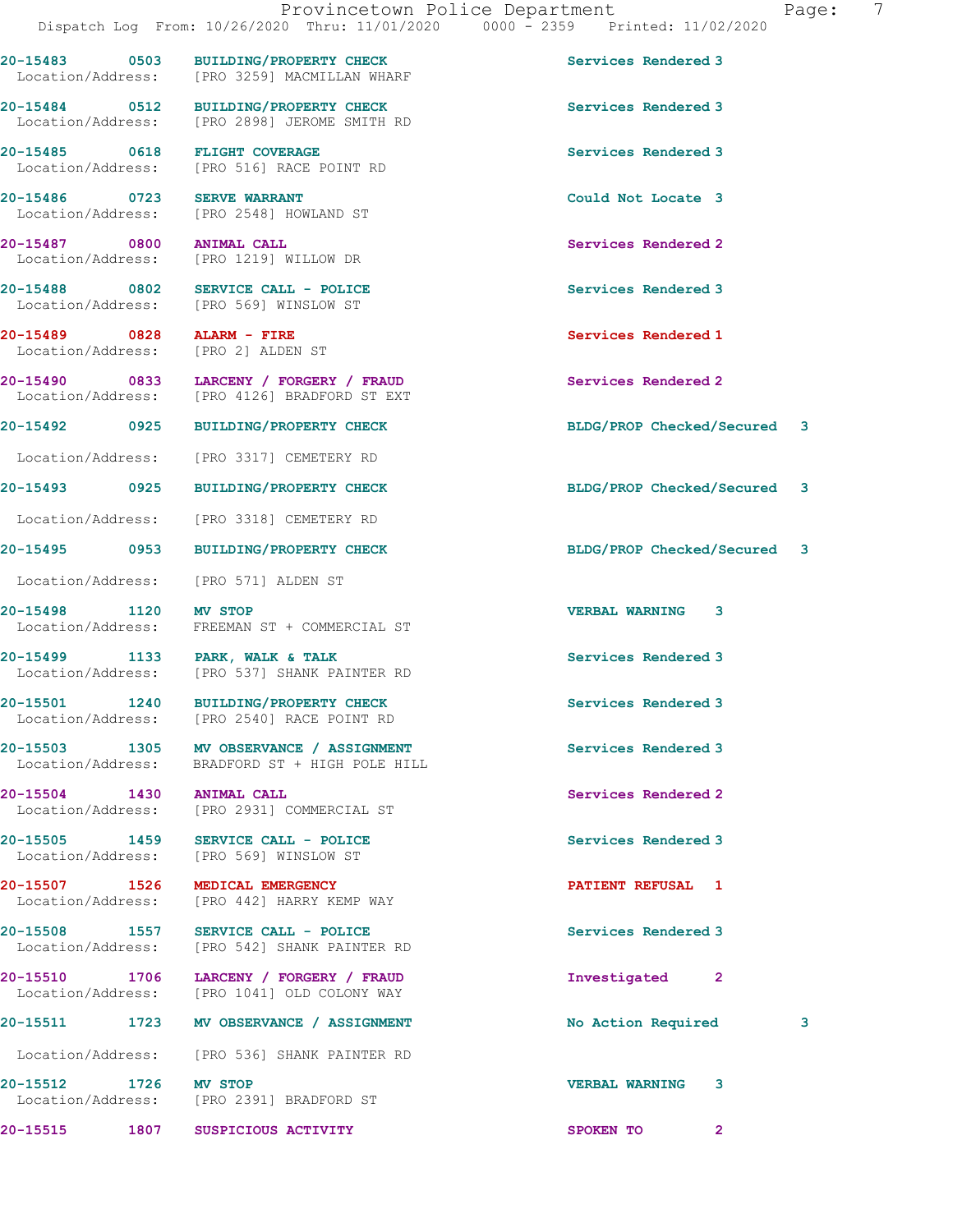|                                            |      | Provincetown Police Department<br>Dispatch Log From: 10/26/2020 Thru: 11/01/2020 0000 - 2359 Printed: 11/02/2020 |                                | Page: 8 |
|--------------------------------------------|------|------------------------------------------------------------------------------------------------------------------|--------------------------------|---------|
|                                            |      | Location/Address: [PRO 4127] HARBOR HILL RD<br>Refer To Field Int: 20-23-FI                                      |                                |         |
|                                            |      | 20-15514 1817 PARKING COMPLAINT<br>Location/Address: [PRO 1406] NICKERSON ST                                     | Services Rendered 3            |         |
|                                            |      | 20-15516 1835 MV OBSERVANCE / ASSIGNMENT<br>Location/Address: BRADFORD ST + HOWLAND ST                           | Services Rendered 3            |         |
| 20-15517 1907 MV DISABLED                  |      | Location/Address: [PRO 544] SHANK PAINTER RD                                                                     | Vehicle Towed 2                |         |
| 20-15518 1950 HAZARDS                      |      | Location/Address: [PRO 2391] BRADFORD ST                                                                         | Services Rendered 2            |         |
| 20-15520 2013 HAZARDS                      |      | Location/Address: BRADFORD ST + PRINCE ST                                                                        | Services Rendered 2            |         |
|                                            |      | 20-15522 2137 MV OBSERVANCE / ASSIGNMENT<br>Location/Address: HOWLAND ST + BRADFORD ST                           | Services Rendered 3            |         |
| For Date: $10/30/2020 -$ Friday            |      |                                                                                                                  |                                |         |
|                                            |      | 20-15526 0045 BUILDING/PROPERTY CHECK<br>Location/Address: [PRO 2483] COMMERCIAL ST                              | Services Rendered 3            |         |
|                                            |      | 20-15527 0047 BUILDING/PROPERTY CHECK<br>Location/Address: [PRO 2206] PILGRIMS LANDING                           | Services Rendered 3            |         |
|                                            |      | 20-15530 0053 MV OBSERVANCE / ASSIGNMENT<br>Location/Address: BRADFORD ST + HOWLAND ST                           | Services Rendered 3            |         |
| 20-15528 0113 ALARM - FIRE                 |      | Location/Address: [PRO 399] COMMERCIAL ST                                                                        | False Alarm 1                  |         |
|                                            |      | 20-15529 0143 BUILDING/PROPERTY CHECK                                                                            | BLDG/PROP Checked/Secured 3    |         |
|                                            |      | Location/Address: [PRO 182] COMMERCIAL ST                                                                        |                                |         |
|                                            |      | 20-15531 0209 MV OBSERVANCE / ASSIGNMENT<br>Location/Address: SHANK PAINTER RD + CAPTAIN BERTIES WAY             | Services Rendered 3            |         |
| 20-15533 0302 HAZARDS<br>Location/Address: |      | HOWLAND ST + HARRY KEMP WAY                                                                                      | Removed Hazard<br>$\mathbf{2}$ |         |
|                                            |      | 20-15532 0303 BUILDING/PROPERTY CHECK                                                                            | BLDG/PROP Checked/Secured 3    |         |
|                                            |      | Location/Address: [PRO 413] CONWELL ST                                                                           |                                |         |
| 20-15534 0327                              |      | <b>BUILDING/PROPERTY CHECK</b>                                                                                   | BLDG/PROP Checked/Secured 3    |         |
| Location/Address:                          |      | [PRO 516] RACE POINT RD                                                                                          |                                |         |
| 20-15535 0401<br>Location/Address:         |      | <b>BUILDING/PROPERTY CHECK</b><br>[PRO 3259] MACMILLAN WHARF                                                     | Services Rendered 3            |         |
| 20-15536 0540<br>Location/Address:         |      | BUILDING/PROPERTY CHECK<br>[PRO 2512] JEROME SMITH RD                                                            | Services Rendered 3            |         |
| Location/Address:                          |      | 20-15537 0544 BUILDING/PROPERTY CHECK<br>[PRO 3703] ROUTE 6                                                      | Services Rendered 3            |         |
|                                            |      | 20-15538 0551 MV OBSERVANCE / ASSIGNMENT<br>Location/Address: [PRO 447] JEROME SMITH RD                          | Services Rendered 3            |         |
| 20-15539                                   | 0551 | ALARM - GENERAL                                                                                                  | BLDG/PROP Checked/Secured 1    |         |
|                                            |      | Location/Address: [PRO 2031] THISTLEMORE WAY                                                                     |                                |         |
| <b>20-15540</b>                            |      | 0615 SERVICE CALL - POLICE                                                                                       | Services Rendered 3            |         |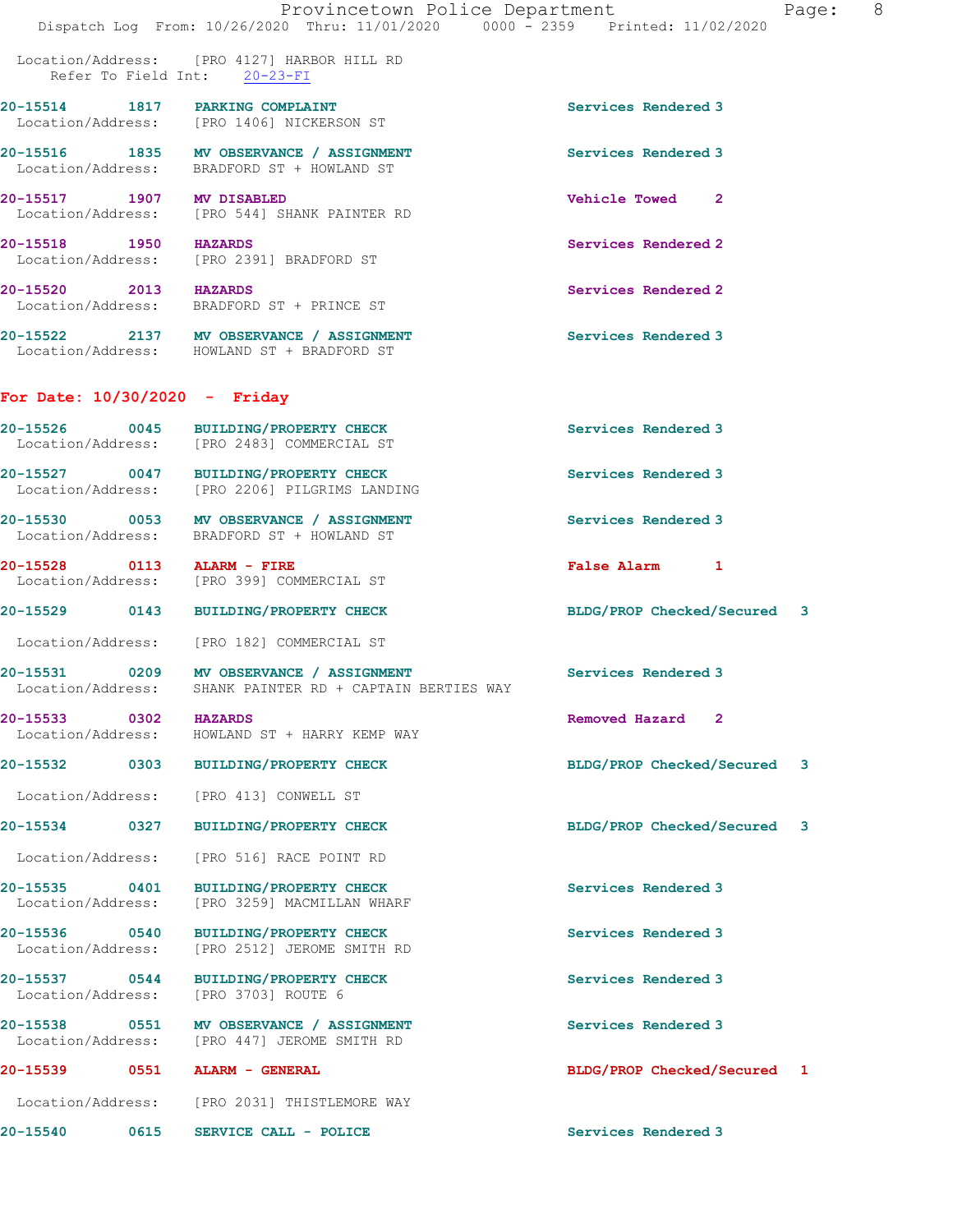Location/Address: [PRO 516] RACE POINT RD

20-15541 0756 SERVICE CALL - POLICE 3 Location/Address: [PRO 569] WINSLOW ST

Location/Address: [PRO 433] RYDER ST EXT

20-15559 1511 SERVICE CALL - POLICE Services Rendered 3

Location/Address: ROUTE 6 + SNAIL RD

20-15544 0943 MV OBSERVANCE / ASSIGNMENT Services Rendered 3 Location/Address: ROUTE 6 + SNAIL RD

20-15545 0948 BUILDING/PROPERTY CHECK Services Rendered 3 Location/Address: [PRO 2512] JEROME SMITH RD

20-15546 0950 MV OBSERVANCE / ASSIGNMENT Services Rendered 3<br>
Location/Address: [PRO 447] JEROME SMITH RD Location/Address: [PRO 447] JEROME SMITH RD

20-15547 0955 MV STOP VERBAL WARNING 3 Location/Address: [PRO 539] SHANK PAINTER RD

20-15548 1015 ASSIST DEPARTMENT / MUTUAL AID Services Rendered 3 Location/Address: [PRO 542] SHANK PAINTER RD

20-15550 1102 ASSIST DEPARTMENT / MUTUAL AID Services Rendered 3 Location/Address: [PRO 3773] CREEK RD

20-15549 1104 BUILDING/PROPERTY CHECK Services Rendered 3

20-15551 1146 MV STOP VERBAL WARNING 3 Location/Address: [PRO 3490] COMMERCIAL ST

Location/Address: [PRO 525] COMMERCIAL ST

20-15554 1249 BUILDING/PROPERTY CHECK Services Rendered 3<br>
Location/Address: [PRO 2483] COMMERCIAL ST [PRO 2483] COMMERCIAL ST

20-15555 1319 BUILDING/PROPERTY CHECK Services Rendered 3 Location/Address: [PRO 517] RACE POINT RD

20-15557 1456 SERVICE CALL - POLICE Services Rendered 3 Location/Address: [PRO 569] WINSLOW ST

Location/Address: [PRO 2499] RACE POINT RD

Location/Address: [PRO 516] RACE POINT RD

20-15561 1520 MV DISABLED Services Rendered 2 Location/Address: [PRO 1256] STANDISH ST

20-15562 1547 MV STOP 120-15562 1547 MV STOP 120-15562 VERBAL WARNING 3 COURT ST + SHANK PAINTER RD

20-15563 1556 MV OBSERVANCE / ASSIGNMENT Services Rendered 3

20-15564 1605 PARK, WALK & TALK Services Rendered 3 Location/Address: [PRO 3296] SHANK PAINTER RD

20-15565 1608 BUILDING/PROPERTY CHECK Services Rendered 3 Location/Address: [PRO 106] COMMERCIAL ST

20-15566 1656 BUILDING/PROPERTY CHECK Services Rendered 3 Location/Address: [PRO 175] COMMERCIAL ST

20-15567 1714 LARCENY / FORGERY / FRAUD Services Rendered 2 Location/Address: [PRO 1468] CONANT ST

20-15569 1753 PARKING COMPLAINT Vehicle Towed 3

20-15552 1155 MV STOP 1200 2001 No Action Required 3

20-15558 1503 BUILDING/PROPERTY CHECK BLDG/PROP Checked/Secured 3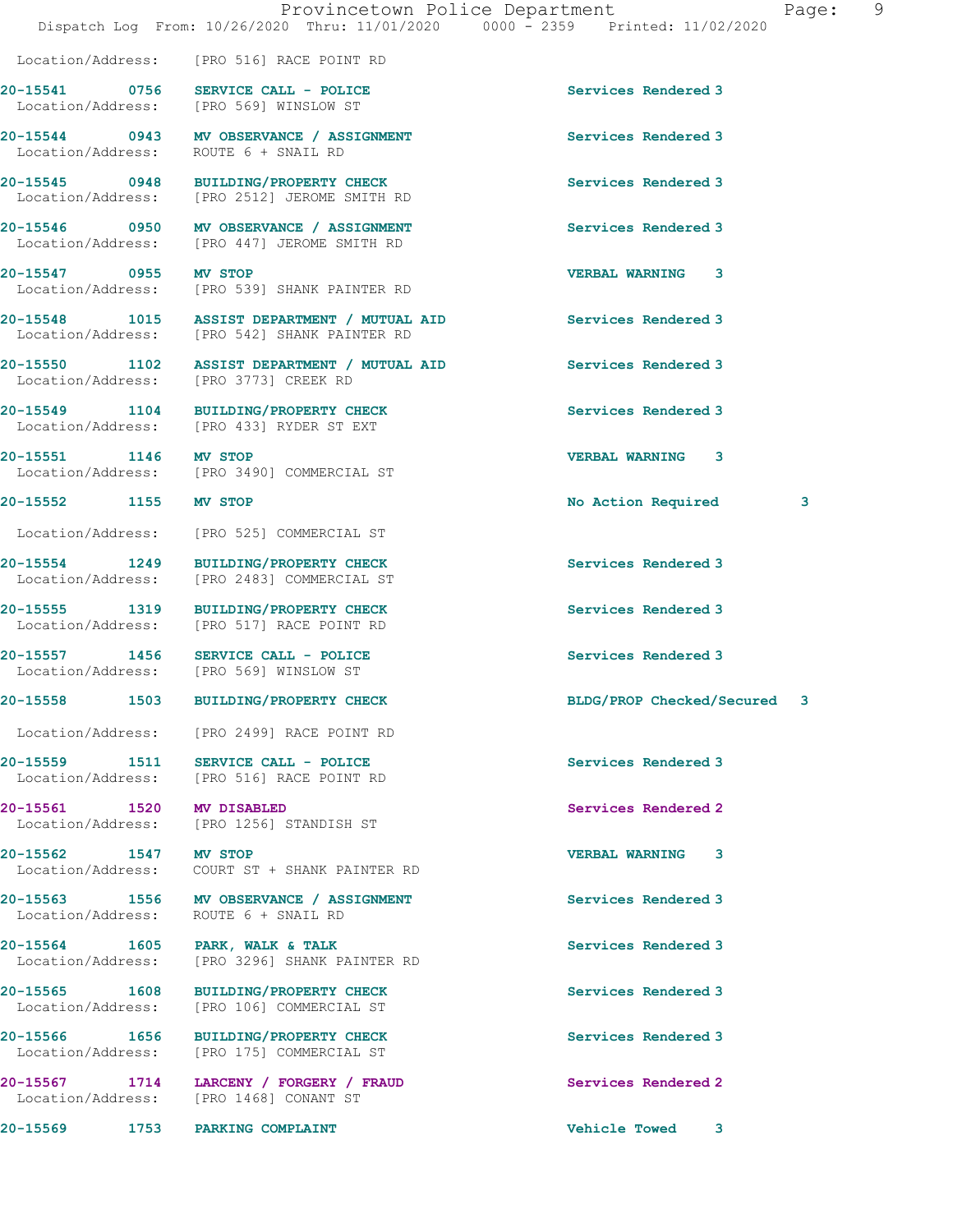|                       | Provincetown Police Department<br>Dispatch Log From: 10/26/2020 Thru: 11/01/2020 0000 - 2359 Printed: 11/02/2020 |                             | Page: | 10 |
|-----------------------|------------------------------------------------------------------------------------------------------------------|-----------------------------|-------|----|
|                       | Location/Address: JOHNSON ST + BRADFORD ST                                                                       |                             |       |    |
| 20-15568 1754 MV STOP | Location/Address: [PRO 606] CONWELL ST                                                                           | <b>VERBAL WARNING</b><br>3  |       |    |
| 20-15570 1809 MV STOP | Location/Address: CENTER ST + COMMERCIAL ST                                                                      | 3<br><b>VERBAL WARNING</b>  |       |    |
| 20-15574 1912         | <b>BUILDING/PROPERTY CHECK</b>                                                                                   | BLDG/PROP Checked/Secured 3 |       |    |
|                       | Location/Address: [PRO 204] COMMERCIAL ST                                                                        |                             |       |    |
|                       | 20-15576 1930 BUILDING/PROPERTY CHECK<br>Location/Address: [PRO 1638] COMMERCIAL ST                              | Services Rendered 3         |       |    |
| 20-15577 1947         | <b>BUILDING/PROPERTY CHECK</b>                                                                                   | BLDG/PROP Checked/Secured 3 |       |    |
|                       | Location/Address: [PRO 539] SHANK PAINTER RD                                                                     |                             |       |    |
| Location/Address:     | 20-15580 2029 MV OBSERVANCE / ASSIGNMENT<br>BRADFORD ST + HOWLAND ST                                             | Services Rendered 3         |       |    |
| 20-15581 2114 MV STOP | Location/Address: ROUTE 6 + SNAIL RD                                                                             | <b>VERBAL WARNING</b><br>3  |       |    |
|                       | 20-15582 2215 BUILDING/PROPERTY CHECK<br>Location/Address: [PRO 519] RACE POINT RD                               | Services Rendered 3         |       |    |
|                       |                                                                                                                  |                             |       |    |

20-15586 2336 MV STOP VERBAL WARNING 3 Location/Address: [PRO 2818] CONWELL ST

20-15587 2340 PARKING COMPLAINT Services Rendered 3 Location/Address: [PRO 75] CAPTAIN BERTIES WAY

## For Date: 10/31/2020 - Saturday

| 20-15589<br>Location/Address: | 0019 | ALARM - GENERAL<br>[PRO 4152] BRADFORD ST            | <b>False Alarm</b>  |
|-------------------------------|------|------------------------------------------------------|---------------------|
| 20-15590<br>Location/Address: | 0029 | SUSPICIOUS ACTIVITY<br>[PRO 196] COMMERCIAL ST       | SPOKEN TO           |
| 20-15591<br>Location/Address: | 0034 | MV OBSERVANCE / ASSIGNMENT<br>RYDER ST + BRADFORD ST | Services Rendered 3 |

20-15592 0057 BUILDING/PROPERTY CHECK Services Rendered 3 Location/Address: [PRO 2483] COMMERCIAL ST

20-15593 0103 MV OBSERVANCE / ASSIGNMENT Services Rendered 3 Location/Address: PILGRIM HEIGHTS RD + BRADFORD ST EXT

20-15595 0142 NOISE COMPLAINT VERBAL WARNING 3 Location/Address: [PRO 31] BRADFORD ST

20-15596 0155 NOISE COMPLAINT **SPOKEN** TO 3 Location/Address: [PRO 3280] RACE RD

Location/Address: [PRO 2115] WINSLOW ST

20-15599 0213 BUILDING/PROPERTY CHECK Services Rendered 3 Location/Address: [PRO 2540] RACE POINT RD

20-15598 0214 BUILDING/PROPERTY CHECK Services Rendered 3 Location/Address: [PRO 3287] ROUTE 6

20-15600 0217 MV OBSERVANCE / ASSIGNMENT Services Rendered 3 Location/Address: ROUTE 6 + SNAIL RD

20-15597 0156 PARKING COMPLAINT Citation / Warning Issued 3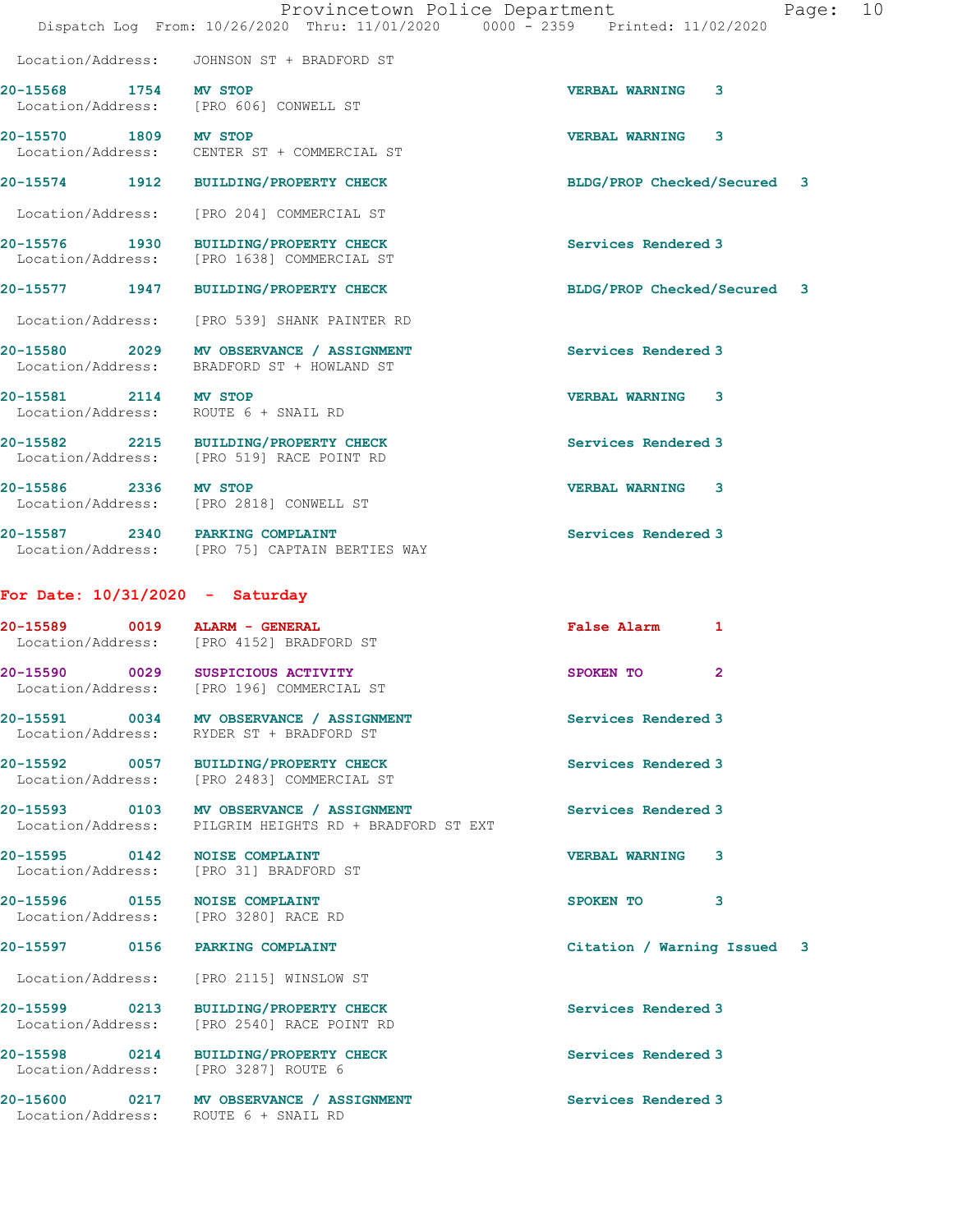20-15603 0436 BUILDING/PROPERTY CHECK BLDG/PROP Checked/Secured 3

20-15601 0219 MV OBSERVANCE / ASSIGNMENT Services Rendered 3

20-15602 0239 MV OBSERVANCE / ASSIGNMENT Services Rendered 3

Location/Address: [PRO 4041] BRADFORD ST

Location/Address: HOWLAND ST + BRADFORD ST

Location/Address: [PRO 516] RACE POINT RD

20-15605 0506 BUILDING/PROPERTY CHECK BLDG/PROP Checked/Secured 3 Location/Address: [PRO 3296] SHANK PAINTER RD 20-15604 0507 BUILDING/PROPERTY CHECK Services Rendered 3 Location/Address: [PRO 2512] JEROME SMITH RD 20-15606 0515 BUILDING/PROPERTY CHECK Services Rendered 3 Location/Address: [PRO 3430] COMMERCIAL ST 20-15607 0519 MV OBSERVANCE / ASSIGNMENT Services Rendered 3<br>
Location/Address: [PRO 3440] ROUTE 6 Location/Address: 20-15608 0545 MV OBSERVANCE / ASSIGNMENT Services Rendered 3 Location/Address: HIGH POLE HILL + BRADFORD ST 20-15609 0735 SERVICE CALL - POLICE Services Rendered 3<br>
Location/Address: [PRO 516] RACE POINT RD [PRO 516] RACE POINT RD 20-15610 0746 BUILDING/PROPERTY CHECK Services Rendered 3 Location/Address: [PRO 60] BRADFORD ST 20-15611 0746 MV OBSERVANCE / ASSIGNMENT Services Rendered 3 Location/Address: [PRO 3440] ROUTE 6 20-15612 0748 MV STOP VERBAL WARNING 3 Location/Address: ROUTE 6 + SNAIL RD 20-15613 0800 MV STOP VERBAL WARNING 3 Location/Address: [PRO 3440] ROUTE 6 20-15614 0822 MV STOP VERBAL WARNING 3 Location/Address: [PRO 2513] ROUTE 6 20-15615 0852 BUILDING/PROPERTY CHECK BLDG/PROP Checked/Secured 3 Location/Address: [PRO 1780] JOHNSON ST 20-15617 0941 SERVICE CALL - POLICE Services Rendered 3 Location/Address: [PRO 3296] SHANK PAINTER RD 20-15618 1010 SERVICE CALL - POLICE (2001) Services Rendered 3<br>
Location/Address: [PRO 537] SHANK PAINTER RD [PRO 537] SHANK PAINTER RD 20-15619 1041 BUILDING/PROPERTY CHECK BLDG/PROP Checked/Secured 3 Location/Address: [PRO 106] COMMERCIAL ST 20-15622 1154 BUILDING/PROPERTY CHECK Services Rendered 3 Location/Address: [PRO 2206] PILGRIMS LANDING 20-15623 1159 PARKING COMPLAINT Vehicle Towed 3 Location/Address: [PRO 1419] PLEASANT ST 20-15624 1240 BUILDING/PROPERTY CHECK BLDG/PROP Checked/Secured 3 Location/Address: [PRO 447] JEROME SMITH RD 20-15625 1309 MV COMPLAINT Could Not Locate 2 Location/Address: [PRO 2521] ROUTE 6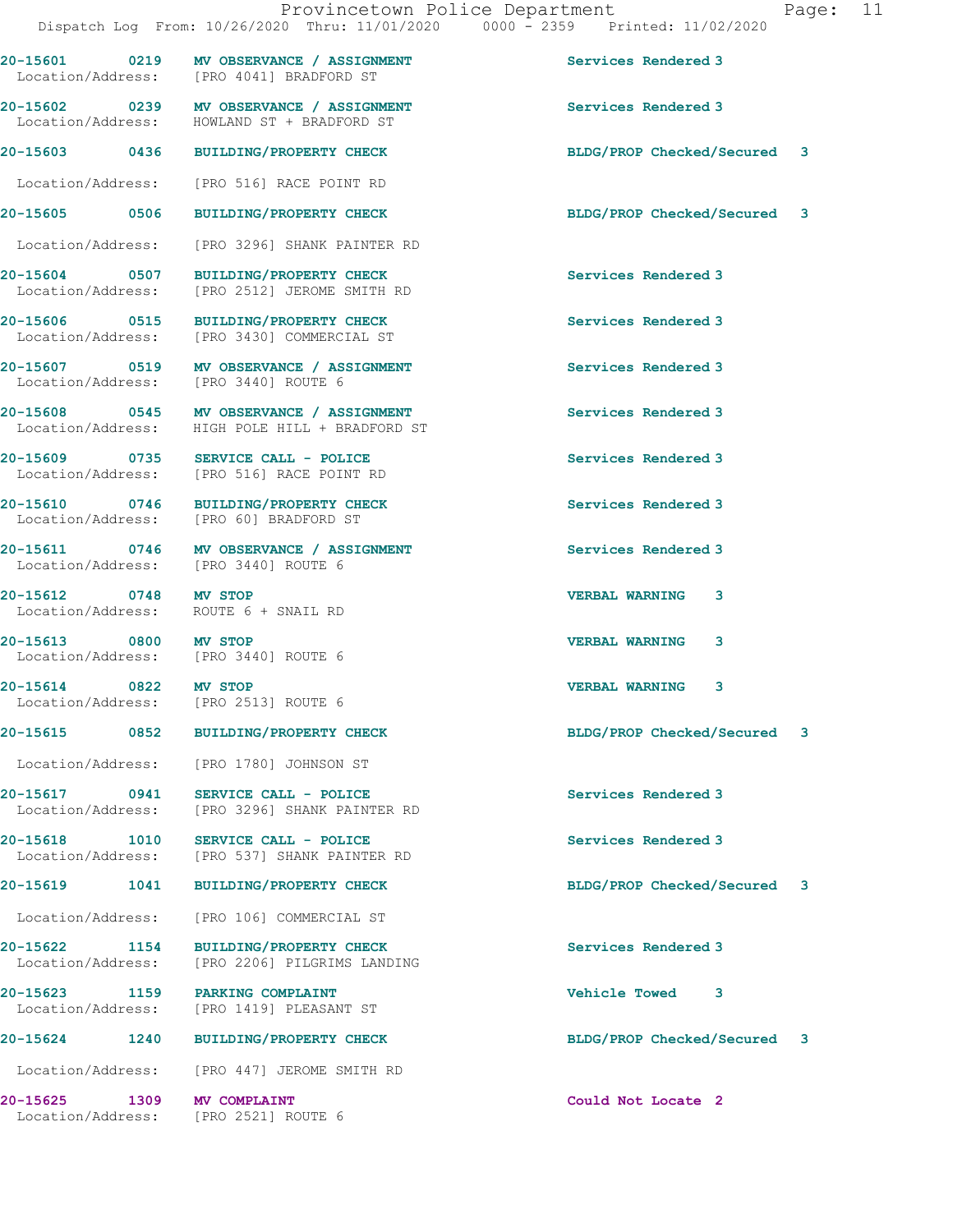|                       | DISPACCH LOG FIOM. IV/Z0/Z0Z0 INIU. II/0I/Z0Z0                                                     | UUUU - ZJJJ<br>FIINLEU. II/UZ/ZUZU |              |
|-----------------------|----------------------------------------------------------------------------------------------------|------------------------------------|--------------|
|                       | 20-15626 1335 BUILDING/PROPERTY CHECK                                                              | BLDG/PROP Checked/Secured          | 3            |
|                       | Location/Address: [PRO 3287] ROUTE 6                                                               |                                    |              |
|                       | 20-15630 1450 PARKING COMPLAINT<br>Location/Address: [PRO 3456] RYDER ST EXT                       | Services Rendered 3                |              |
|                       | 20-15635 1841 MEDICAL EMERGENCY                                                                    | <b>Transferred Custody</b>         | 1            |
|                       | Location/Address: [PRO 2513] ROUTE 6                                                               |                                    |              |
| 20-15636 1854 HAZARDS |                                                                                                    | Referred to Other Agency           | $\mathbf{2}$ |
|                       | Location/Address: [PRO 444] HIGH POLE HILL                                                         |                                    |              |
| 20-15637 1913         | <b>BUILDING/PROPERTY CHECK</b>                                                                     | BLDG/PROP Checked/Secured 3        |              |
|                       | Location/Address: [PRO 519] RACE POINT RD                                                          |                                    |              |
|                       | 20-15641 2112 BEE CONCERN                                                                          | Referred to Other Agency           | $\mathbf{2}$ |
|                       | Location/Address: [PRO 517] RACE POINT RD                                                          |                                    |              |
| 20-15643 2159 MV STOP | Location/Address: RYDER ST + COMMERCIAL ST                                                         | VERBAL WARNING 3                   |              |
|                       | 20-15644 2230 MEDICAL EMERGENCY                                                                    | Transported to Hospital            | 1            |
|                       | Location/Address: [PRO 597] COMMERCIAL ST                                                          |                                    |              |
| 20-15645 2317 MV STOP | Location/Address: TELEGRAPH HILL RD + BRADFORD ST EXT                                              | <b>VERBAL WARNING</b><br>3         |              |
| 20-15646 2328 MV STOP | Location/Address: PLEASANT ST + COMMERCIAL ST                                                      | <b>VERBAL WARNING 3</b>            |              |
|                       | For Date: $11/01/2020$ - Sunday                                                                    |                                    |              |
|                       | 20-15650 0053 NOISE COMPLAINT<br>Location/Address: [PRO 575] WINSLOW ST                            | <b>VERBAL WARNING 3</b>            |              |
|                       | 20-15651 0111 MV OBSERVANCE / ASSIGNMENT<br>Location/Address: JEROME SMITH RD + SHANK PAINTER RD   | Services Rendered 3                |              |
|                       | 20-15652 0113 MV OBSERVANCE / ASSIGNMENT<br>Location/Address: BRADFORD ST + HOWLAND ST             | Services Rendered 3                |              |
|                       | 20-15653 0117 NOISE COMPLAINT<br>Location/Address: [PRO 3670] SHANK PAINTER RD                     | Services Rendered 3                |              |
| 20-15654 0139 MV STOP | Location/Address: [PRO 537] SHANK PAINTER RD                                                       | <b>VERBAL WARNING</b><br>3         |              |
| 20-15655 0148 MV STOP | Location/Address: [PRO 2558] BRADFORD ST                                                           | VERBAL WARNING 3                   |              |
|                       | 20-15657 0213 BUILDING/PROPERTY CHECK                                                              | BLDG/PROP Checked/Secured          | 3            |
|                       | Location/Address: [PRO 3259] MACMILLAN WHARF                                                       |                                    |              |
|                       | 20-15658 0219 MV OBSERVANCE / ASSIGNMENT<br>Location/Address: PILGRIM HEIGHTS RD + BRADFORD ST EXT | Services Rendered 3                |              |
|                       | 20-15659 0219 MEDICAL EMERGENCY<br>Location/Address: [PRO 1586] NICKERSON ST                       | PATIENT REFUSAL 1                  |              |
|                       | 20-15660 0328 MEDICAL EMERGENCY<br>Location/Address: [PRO 3222] ALDEN ST                           | PATIENT REFUSAL 1                  |              |
|                       | 20-15661 0504 BUILDING/PROPERTY CHECK                                                              | BLDG/PROP Checked/Secured 3        |              |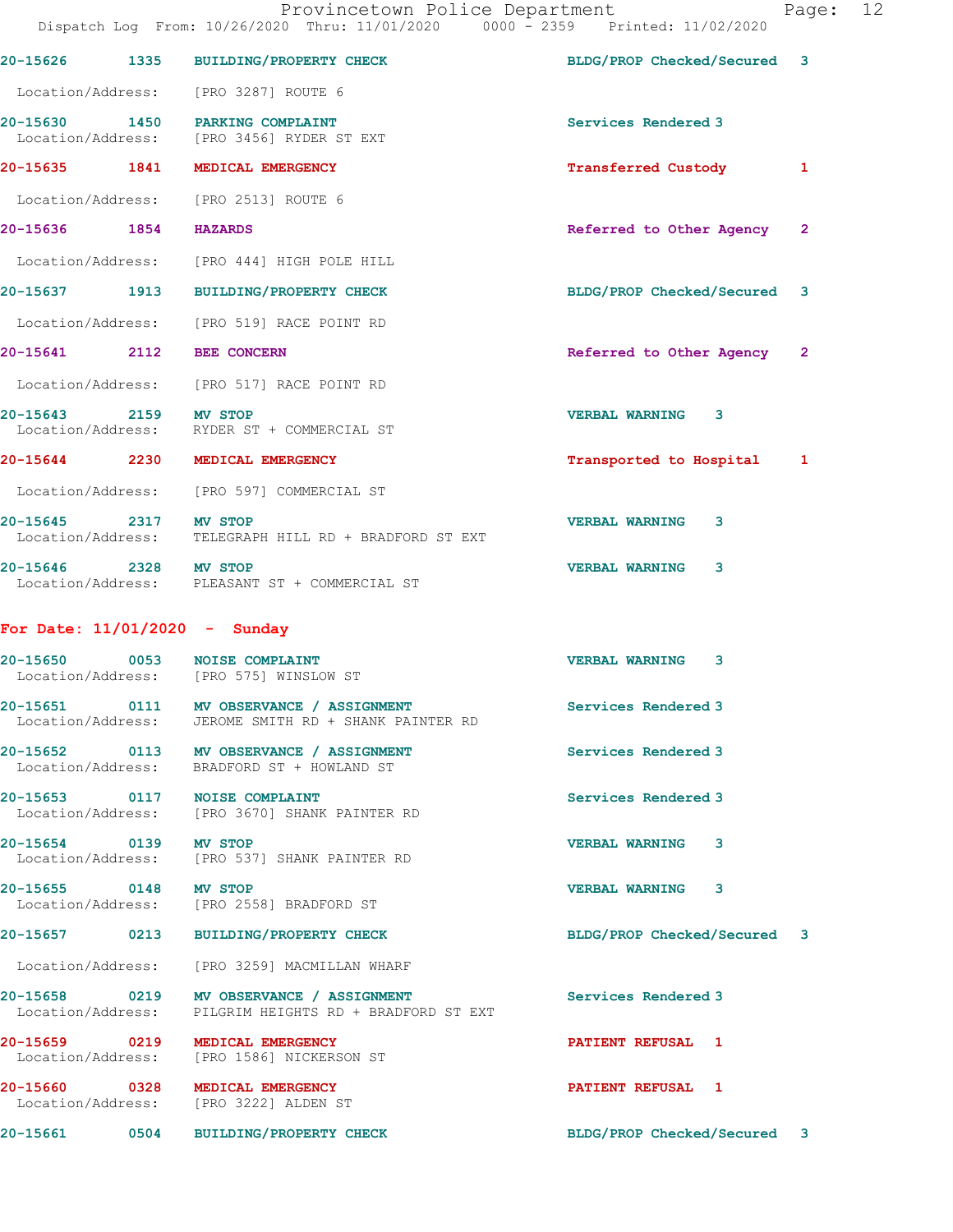| Page: |  |
|-------|--|
|-------|--|

 Location/Address: [PRO 530] SHANK PAINTER RD 20-15663 0507 BUILDING/PROPERTY CHECK Services Rendered 3 Location/Address: [PRO 2540] RACE POINT RD 20-15662 0508 MV OBSERVANCE / ASSIGNMENT Services Rendered 3 Location/Address: ROUTE 6 + SNAIL RD 20-15664 0515 MV OBSERVANCE / ASSIGNMENT Services Rendered 3 Location/Address: CONWELL ST + ROUTE 6 20-15667 0740 MV COMPLAINT Services Rendered 2 Location/Address: [PRO 395] COMMERCIAL ST 20-15669 0815 MV OBSERVANCE / ASSIGNMENT Services Rendered 3 Location/Address: [PRO 3440] ROUTE 6 20-15671 0849 SERVICE CALL - POLICE Services Rendered 3<br>
Location/Address: [PRO 516] RACE POINT RD [PRO 516] RACE POINT RD 20-15676 1024 MEDICAL EMERGENCY Transported to Hospital 1 Location/Address: [PRO 658] MOZART AVE 20-15675 1026 BUILDING/PROPERTY CHECK BLDG/PROP Checked/Secured 3 Location/Address: [PRO 2206] PILGRIMS LANDING 20-15678 1045 MV OBSERVANCE / ASSIGNMENT Services Rendered 3 Location/Address: BRADFORD ST + BANGS ST 20-15679 1104 MV OBSERVANCE / ASSIGNMENT Services Rendered 3 Location/Address: SNAIL RD 20-15680 1109 HAZARDS Referred to Other Agency 2 Location/Address: [PRO 1457] COMMERCIAL ST 20-15681 1111 LARCENY / FORGERY / FRAUD Services Rendered 2 Location/Address: [PRO 1286] BRADFORD ST 20-15682 1146 LARCENY / FORGERY / FRAUD Services Rendered 2 Location/Address: [PRO 414] CONWELL ST 20-15683 1222 PARK, WALK & TALK Services Rendered 3 Location/Address: [PRO 3296] SHANK PAINTER RD 20-15685 1235 911 - GENERAL SPOKEN TO 1 Location/Address: FREEMAN ST 20-15686 1237 MV STOP VERBAL WARNING 3 Location/Address: CARVER ST + BRADFORD ST 20-15687 1254 ASSIST CITIZEN Transported to Hospital 3 Location/Address: [PRO 106] COMMERCIAL ST 20-15688 1305 ANIMAL CALL GONE ON ARRIVAL 2 Location/Address: [PRO 1195] COMMERCIAL ST 20-15689 1313 MEDICAL EMERGENCY Transported to Hospital 1 Location/Address: [PRO 106] COMMERCIAL ST

20-15690 1322 MV STOP Citation / Warning Issued 3

Location/Address: ALLERTON ST + BRADFORD ST

20-15692 1441 FOLLOW UP FOLLOW UP 2 Location/Address: [PRO 1286] BRADFORD ST